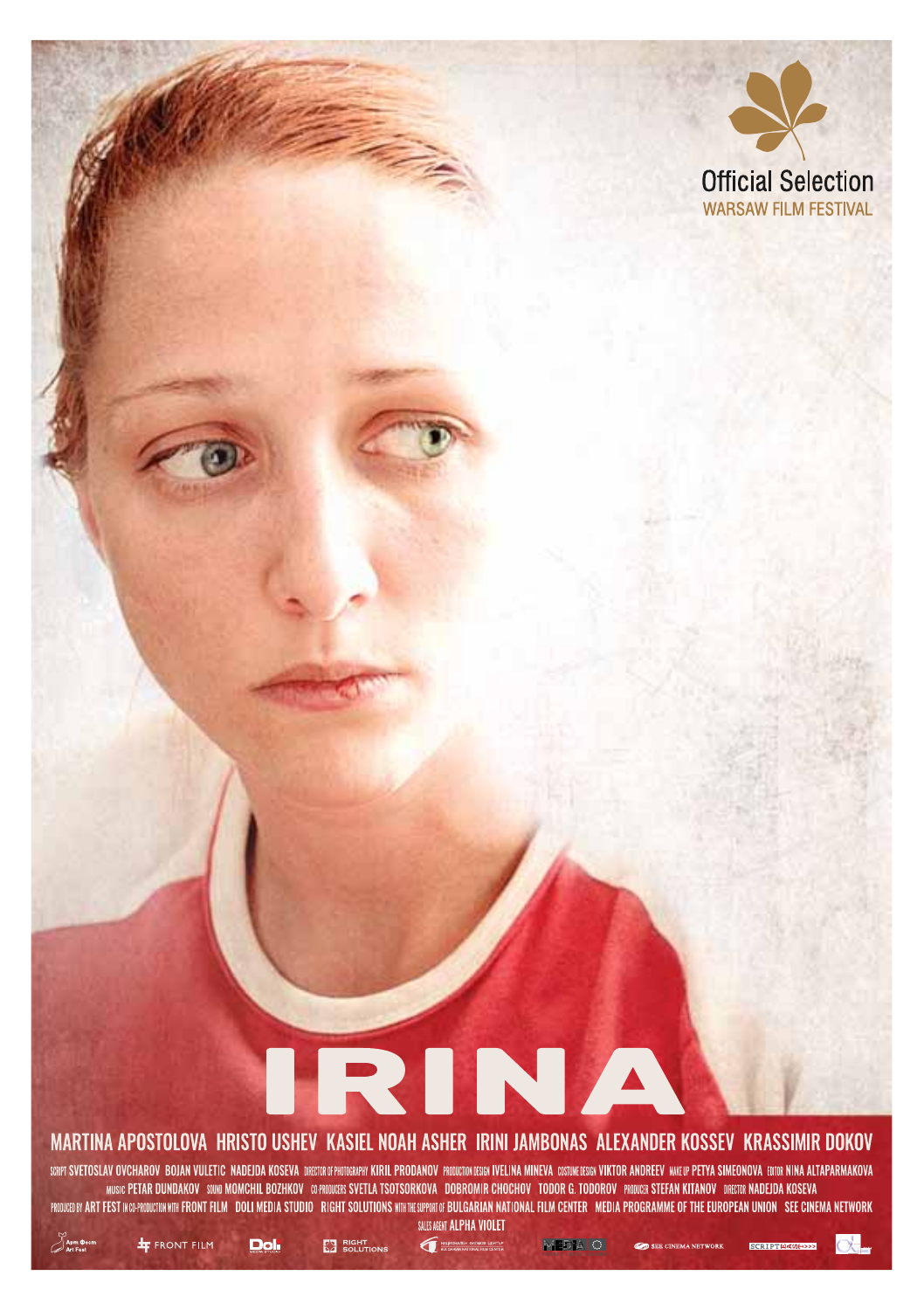## *World Premiere* WARSAW INTERNATIONAL FILM FESTIVAL 2018 International Competition

Bulgaria – 2018 - 96 min - HD - 1:2.35 - Bulgarian

#### synopsis

Irina is a part-time waitress in a small Bulgarian town. On the very same day when she is fired, her husband gets into a serious accident. Irina's family is trapped in poverty. To make ends meet, she becomes a surrogate mother. Fights, despair and the seed of life growing in her belly bring on another wave to this rough and wrecked life. Slowly, Irina discovers what it means to love and to forgive.

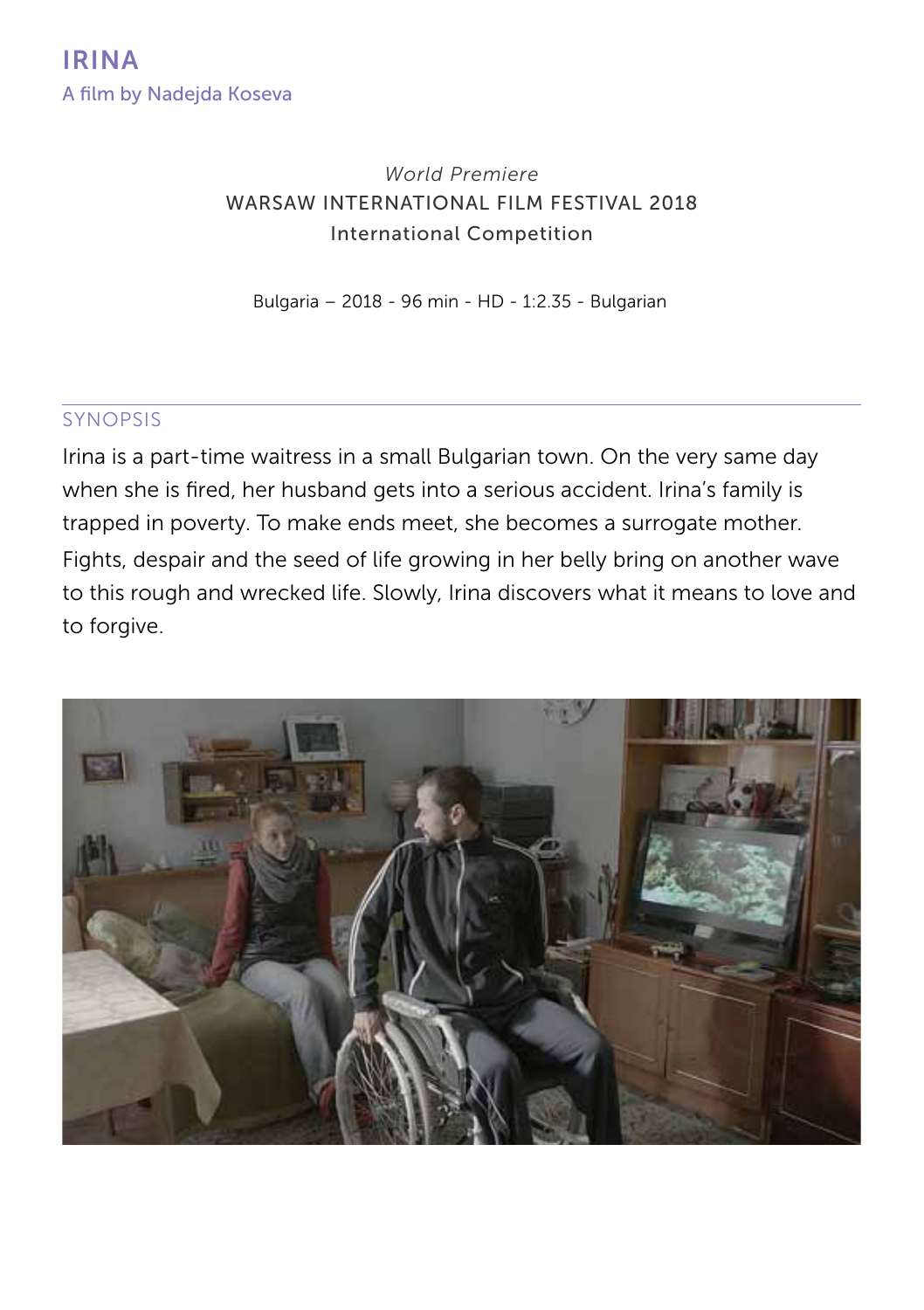# IRINA

A film by Nadejda Koseva

#### CAST

| Irina           | Martina Apostolova |
|-----------------|--------------------|
| Sasho           | Hristo Ushev       |
| Fva             | Irini Jambonas     |
| Ludmila         | Kasiel Noah Asher  |
| Varlaam         | Krassimir Dokov    |
| <b>Bozhidar</b> | Alexander Kossey   |
|                 |                    |

## **CREW**

| Director              | Nadejda Koseva                                    |
|-----------------------|---------------------------------------------------|
| Producer              | Stefan Kitanov                                    |
| Co-producers          | Svetla Tsotsorkova, Dobromir Chochov,             |
|                       | Todor G. Todorov                                  |
| Script writers        | Svetoslav Ovcharov, Bojan Vuletic, Nadejda Koseva |
| Cinematography        | Kiril Prodanov                                    |
| Editor                | Nina Altaparmakova                                |
| Art Director          | Ivelina Mineva                                    |
| Costume Designer      | Viktor Andreev                                    |
| Make up artist        | Petya Simeonova                                   |
| Sound Recordist/Mixer | Momchil Bojkov                                    |
| <b>Music</b>          | Petar Dundakov                                    |

Production: Art Fest In co-production with: Front Film, Doli Media Studio, Right Solutions

Developed with the support of MEDIA Programme of the EU, SEE Cinema Network and ScripTeast Produced with the support of Bulgarian National Film Center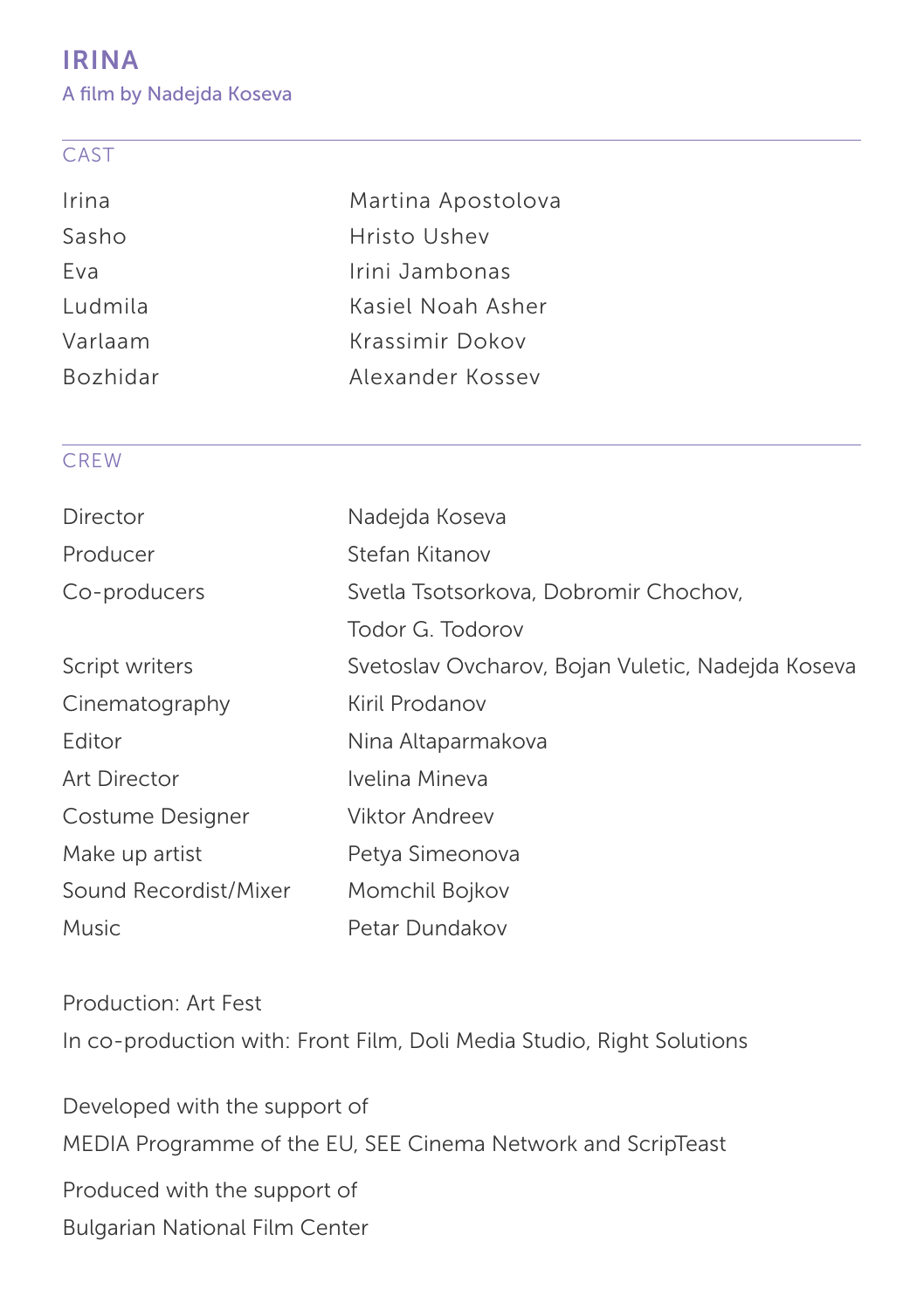# IRINA A film by Nadejda Koseva



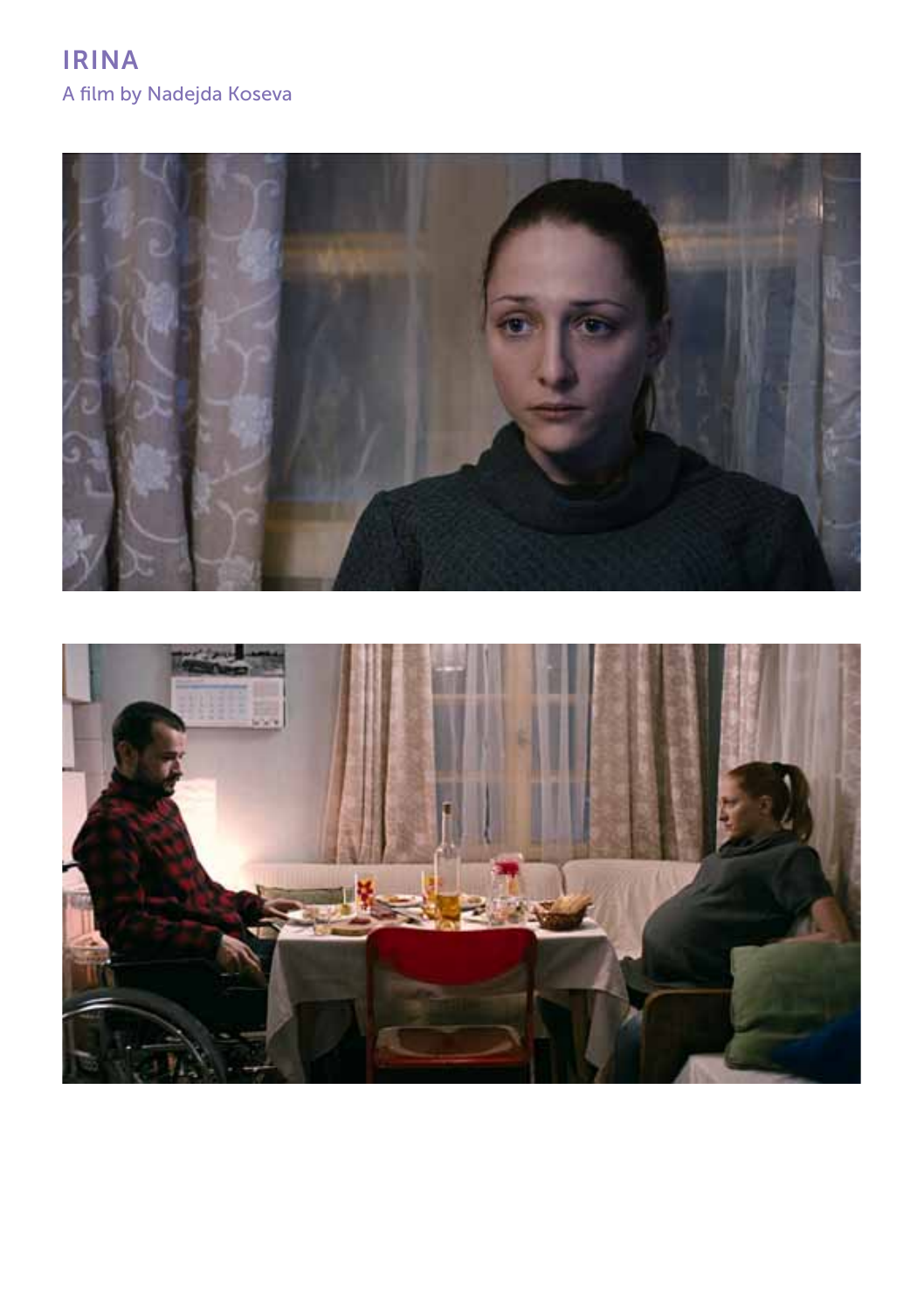

## Director's BIO & filmo

Born in 1974 in Sofia, Bulgaria. After graduating from the Bulgarian National Film and Television Academy, Nadejda Koseva directed the short fiction novel THE RITUAL, part of the onmibus film LOST AND FOUND which premiered at FORUM Berlin IFF 2005. Nadejda Koseva's next short fiction film OMELETTE won a Special mention at Sundance Film Festival 2009 among other awards worldwide. Her latest short film TAKE TWO traveled around the world after winning a Special mention at its premier at Sarajevo 2011. Her 1st feature film IRINA was selected in Warsaw IFF 2018 in its International Competition for world premiere.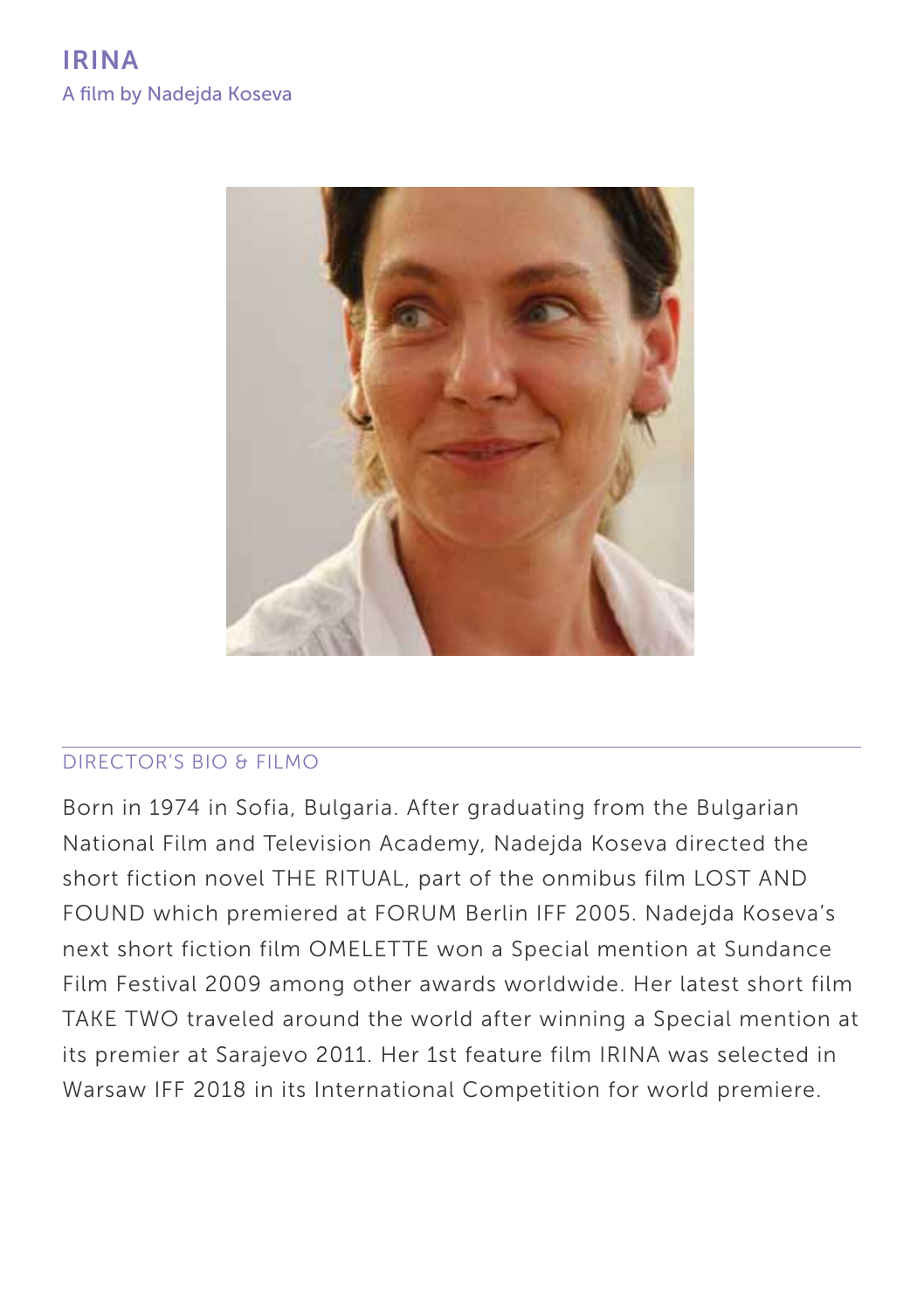#### Directors' STATEMENT

Carrying a child and giving birth changes the life of every woman. Mine too. IRINA is a very personal and very feminine (but not feminist) story about rediscovering the world bringing new life in it.

A young woman, Irina, agrees to carry another couple's child for money. She needs the money to support her own family. Irina hates the world she lives in. It is a poor, gloomy, stinking, animalistic, scowling, hopeless world. Ironically, at the end of the film when she does have the financial possibility to make a choice, Irina decides to go back home – where her heart is.

IRINA is a film about forgiveness. A story that raises moral and ethical questions, but also leads us to a place where their answers become irrelevant. To a place where forgiving is the only way to overcome the despair, pain and anger. The only way to survive.

IRINA catches a glimpse of the poetic in a world that at first glance appears anything but poetic. The film tells the story using simple means of expression. It does not rely on stylized, intrusive and non-standard visual approaches. It is maximally authentic and instills in the viewer a sense of sincerity. It peers so closely at the real and the concrete that in drawing closer, under the guise of everyday life, another image, another presence starts to peek through.

Being raised without a father this film is my deep bow to every mother.



*Nadejda Koseva*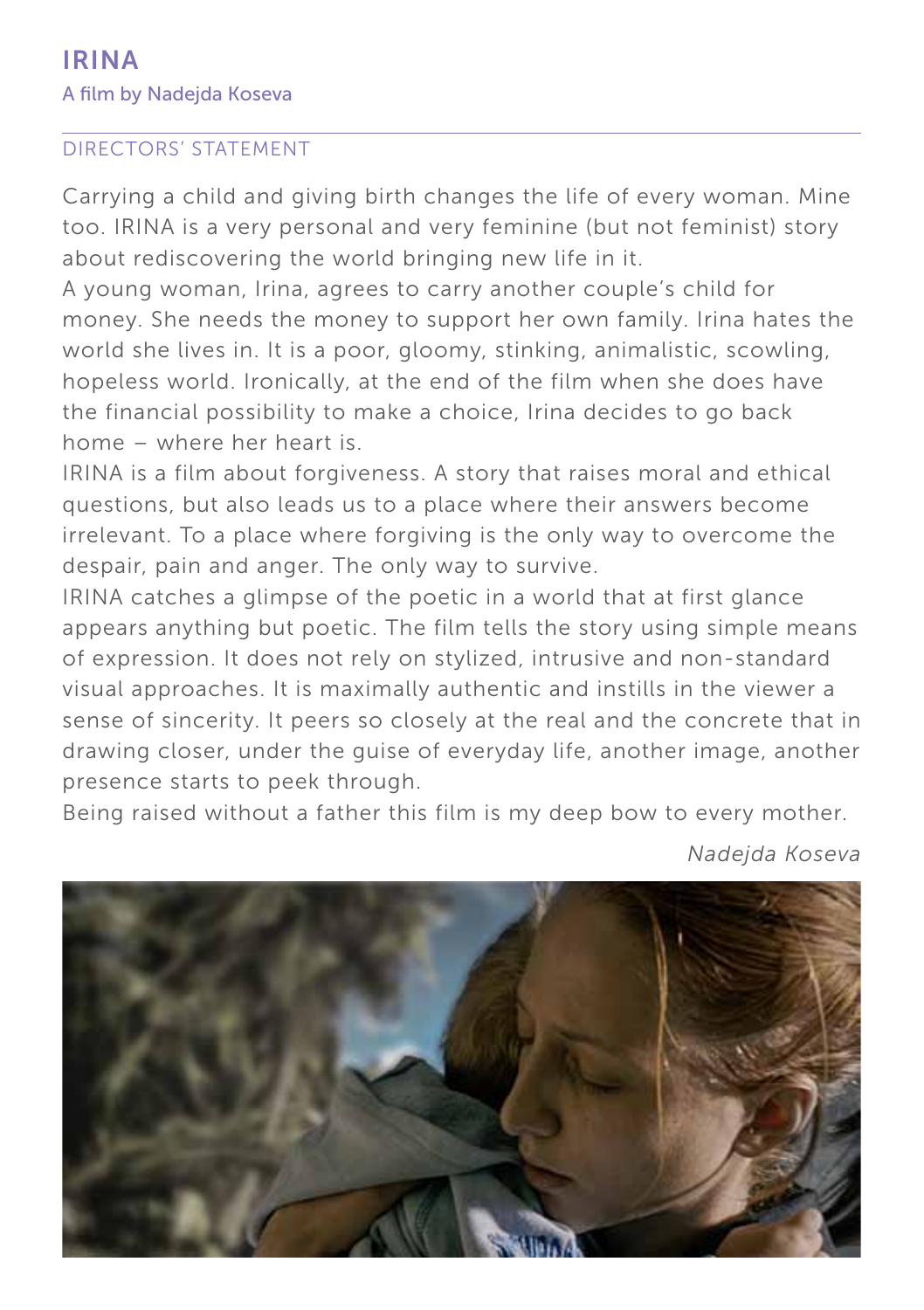### Producer's STATEMENT

'Irina' is the third film we made with Nadejda Koseva. The first one was the short film 'The Ritual' - part of the omnibus 'Lost and Found' which opened Berlinale's Forum in 2005. The other shorts were made by Cristian Mungiu, Jasmila Zbanic, Kornel Mundrucso and Stefan Arsenijevic linked with the creative animation of Mait Laas. We also produced the short 'Take Two' (2011). The film won Special Mention in Sarajevo. Nadja (Nadejda) also made 'Omelette' (2008) which won Special Mention in Sundance. After these remarkable works and accumulated experience there came the time for Nadja's first feature – 'Irina'.

The project went through several years of development process. The first drafts of the script were made by Serbian writer/director Bojan Vuletic with script consultancy by Srdjan Koljevic and Stefan Arsenijevic. Further drafts of the script were written by Bulgarian writer/director Svetoslav Ovcharov.

The project received development support from MEDIA Programme of the EU, South Eastern Europe Cinema Network and Bulgarian National Film Center and was part of the 7th edition of Script East training workshop. Later on 'Irina' received production support from BNFC.

The film was shot in Bulgaria. The main location was in a house in the suburbs of the minor town of Pernik, some 30 km from Sofia. The other locations were in Sofia. Nadja devoted a lot of time on a research process together with the production designer Ivelina Mineva – their main task was to visit different locations, to observe carefully the reality and to use the environment fully in order to assure authenticity of the film.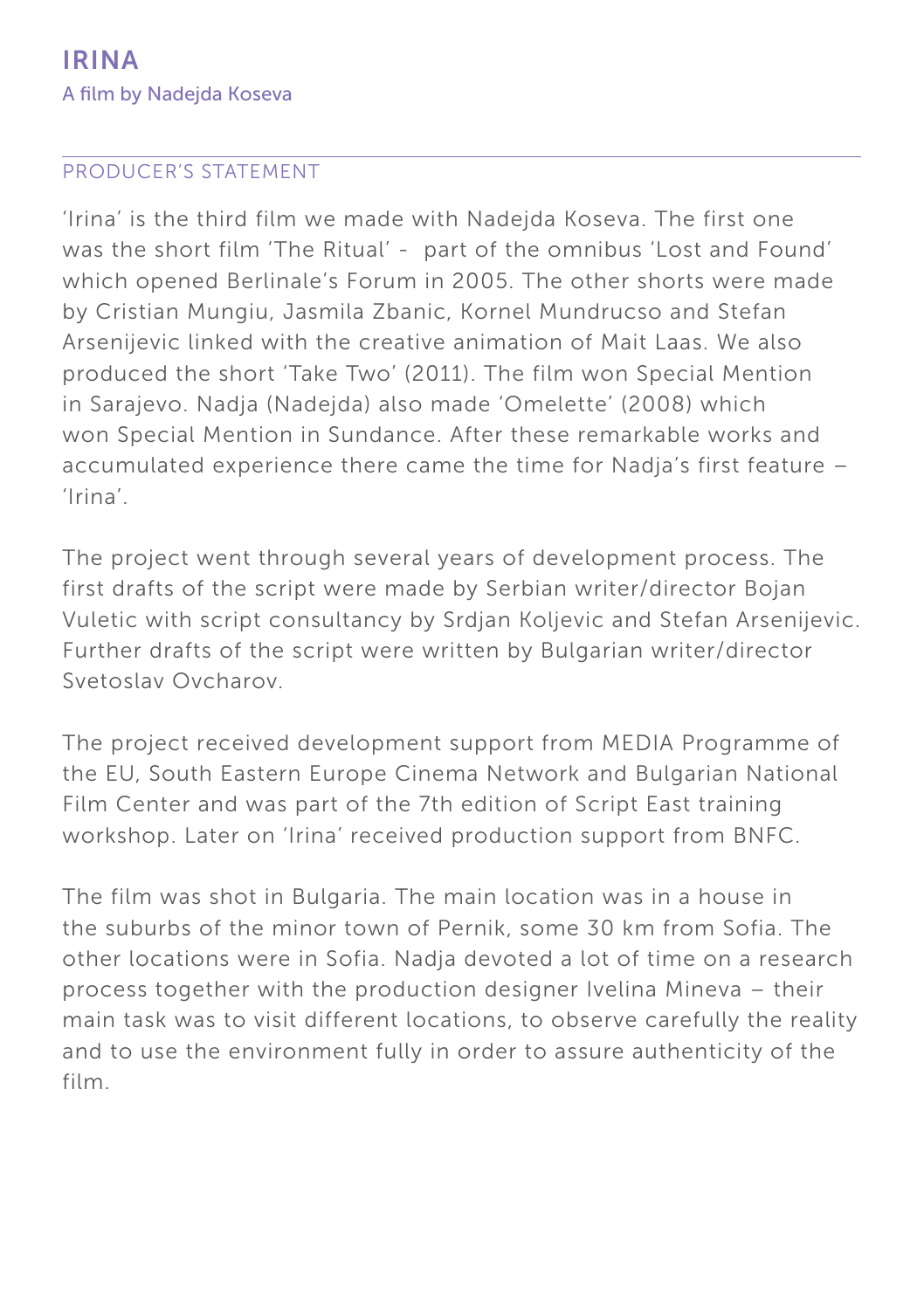

The role of Irina is the first film experience for the young theatre actress Martina Apostolova. She was our first choice for the part and also first among the chosen actors. The rest of the puzzle was set according to her. It is curious to know that Martina was captain of the women's national football team of Bulgaria.

Some of the other members of the cast are established actors (Irini Jambonas, Kasiel Noah Asher, Krassimir Dokov, Alexander Kossev), others are newcomers (Hristo Ushev). The same situation was relevant for the team. 'Irina' was one of the first features for the DoP Kiril Prodanov, who became now one of the most desired cinematographers in Bulgaria.

The music was written by one of the most promising Bulgarian composers Petar Dundakov who have just published a spectacular album with his compositions based on Bulgarian folklore music recorded by the legends Lisa Gerrard (Dead Can Dance) and the choir Mystery of Bulgarian Voices.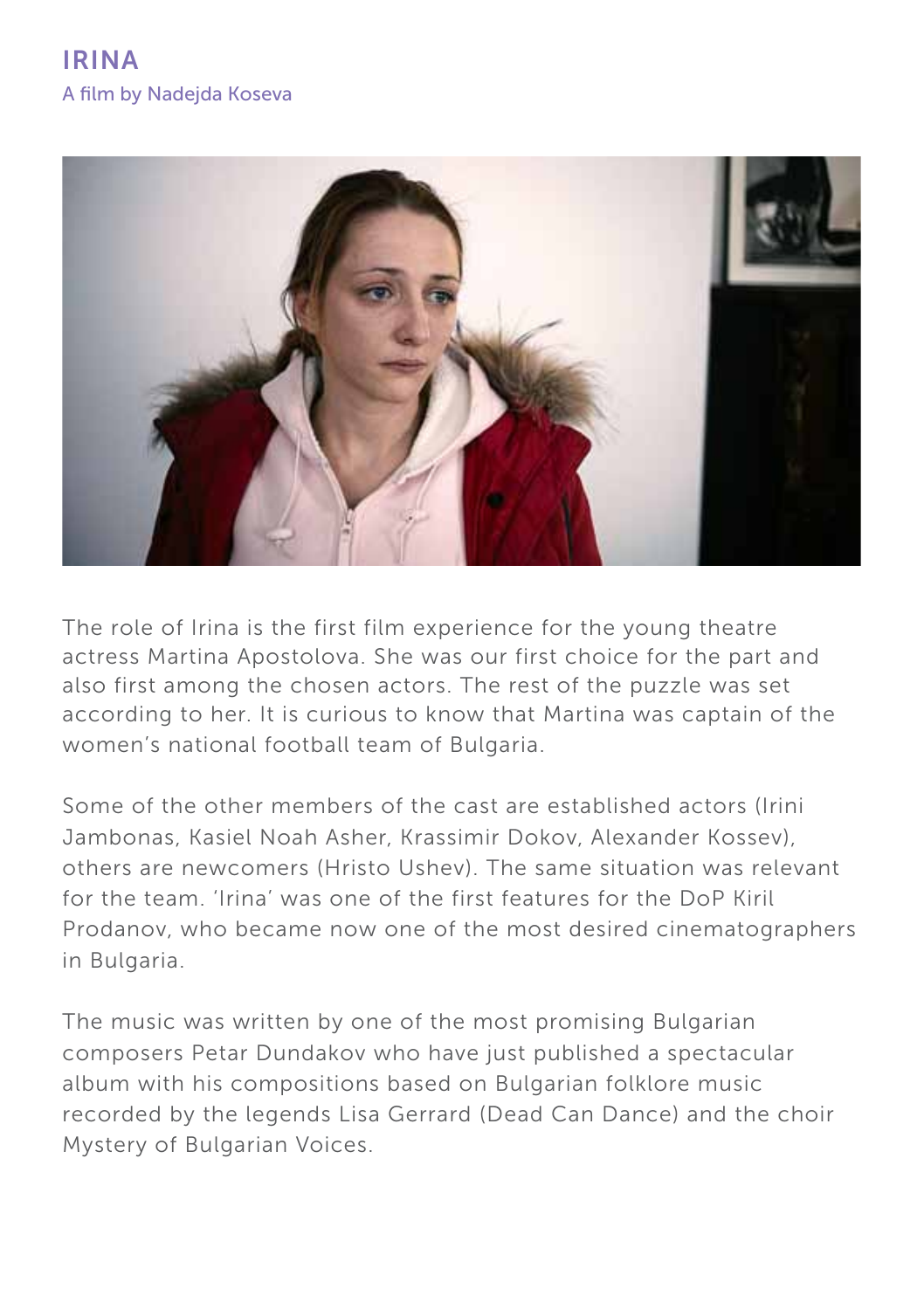## IRINA A film by Nadejda Koseva

We have already worked with some other members of the team on several films prior to that one. It is our 5th film together with the editor Nina Altaparmakova, we have worked successfully with the sound recordist and mixer Momchil Bozhkov, the costume designer Viktor Andreev and the make-up artist Petya Simeonova. The sound post-production and music recording were made in partnership with Doli Media Studio; Todor G. Todorov made the color corrections, picture mastering and the DCP final copies. They both contributed as co-producers of the film.

We are happy to work with the Paris based sales agent Alpha Violet following the successful experience with Svetla Tsotsorkova's first film 'Thirst', coproduced by Nadejda Koseva. Svetla Tsotsorkova (Nadja's partner in the company Front Film) is also line producer and co-producer of 'Irina'.

> *Stefan Kitanov Producer*